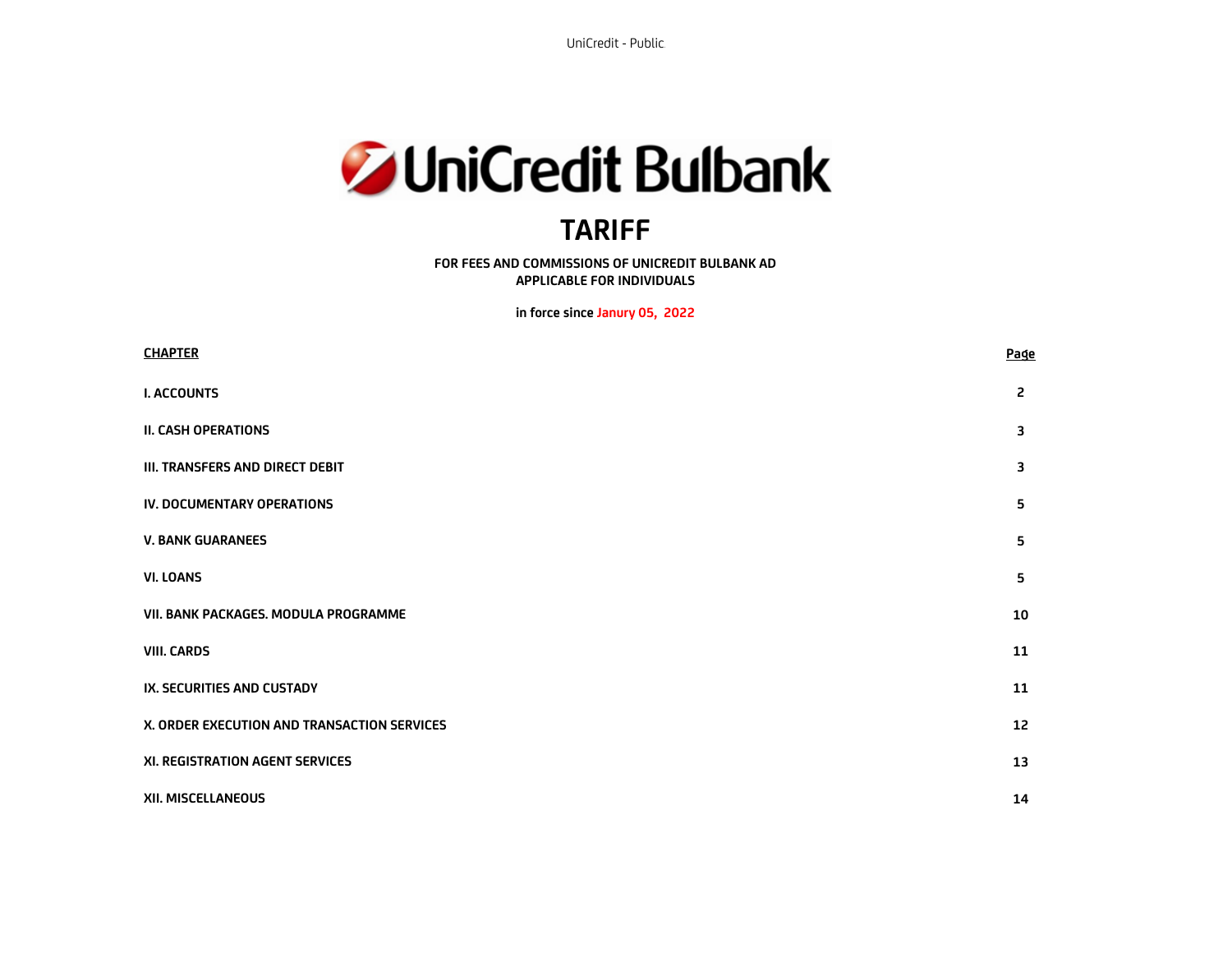#### **XIII. GENERAL PROVISIONS**

| <b>I. ACCOUNTS</b> |                                                                                                     |                |                                          |
|--------------------|-----------------------------------------------------------------------------------------------------|----------------|------------------------------------------|
|                    | <b>PRODUCT / SERVICE</b>                                                                            | <b>BGN</b>     | <b>EUR</b>                               |
|                    | <b>OPPENING OF ACCOUNT</b>                                                                          |                |                                          |
| 1.1.               | Current accounts:                                                                                   |                |                                          |
| 1.1.1.             | Current account without debit card                                                                  | 8              | 4                                        |
| 1.1.2.             | Current account with debit card                                                                     |                | BGN 2                                    |
| 1.1.3.             | Joint account                                                                                       | 15             | 8                                        |
| 1.2.               | Saving accounts:                                                                                    |                |                                          |
| 1.2.1.             | Standard saving account:                                                                            | 8              | $\overline{a}$                           |
| 1.2.2.             | Children saving account                                                                             | free           | free                                     |
| 1.3.               | Term deposits                                                                                       |                | Suspended from new sales from 07.07.2021 |
| 1.4.               | Special accounts:                                                                                   |                |                                          |
| 1.4.1.             | Charity accounts                                                                                    | free           | free                                     |
| 1.4.2.             | Account with special regime, incl. account under condition                                          | upon agreement | upon agreement                           |
| Notes:             | The fees under art. 1 are not applicable in case of opening the account through electronic channel. |                |                                          |
| $\overline{c}$ .   | MAINTANANCE AND SERVICING OF ACCOUNT:                                                               |                |                                          |
| 2.1.               | Current accounts:                                                                                   |                |                                          |
| 2.1.1.             | Current account without debit card                                                                  |                |                                          |
|                    | 2.1.1.1. with average monthly balance up to BGN 200 000/ EUR 100 000, incl.                         | $\overline{4}$ | 3                                        |
|                    | 2.1.1.2. with average monthly balance up to BGN 200 000/ EUR 100 000, incl.                         | 10             | 6                                        |
| 2.1.2.             | Current account with debit card                                                                     |                |                                          |
| 2.1.2.1            | without regular incomings                                                                           |                | <b>BGN 1.80</b>                          |
| 2.1.2.2            | with regular incomings                                                                              |                | BGN 3                                    |
| 2.1.3.             | Joint account                                                                                       | 12             | 6                                        |
| 2.2.               | Saving accounts:                                                                                    |                |                                          |
| 2.2.1.             | Standard saving account:                                                                            |                |                                          |
| 2.2.1.1            | with average monthly balance up to BGN 200 000/ EUR 100 000, incl.                                  | 4              | 3                                        |
| 2.2.1.2.           | with average monthly balance above BGN 200 000/ EUR 100 000                                         | 10             | 6                                        |
| 2.2.2.             | Children saving account                                                                             | free           | free                                     |
| 2.3.               | Term deposits                                                                                       | free           | free                                     |
| 2.4.               | Special accounts:                                                                                   |                |                                          |
| 2.4.1.             | Charity accounts                                                                                    | free           | free                                     |
| 2.4.2.             | Account with special regime, incl. account under condition                                          | upon agreement | upon agreement                           |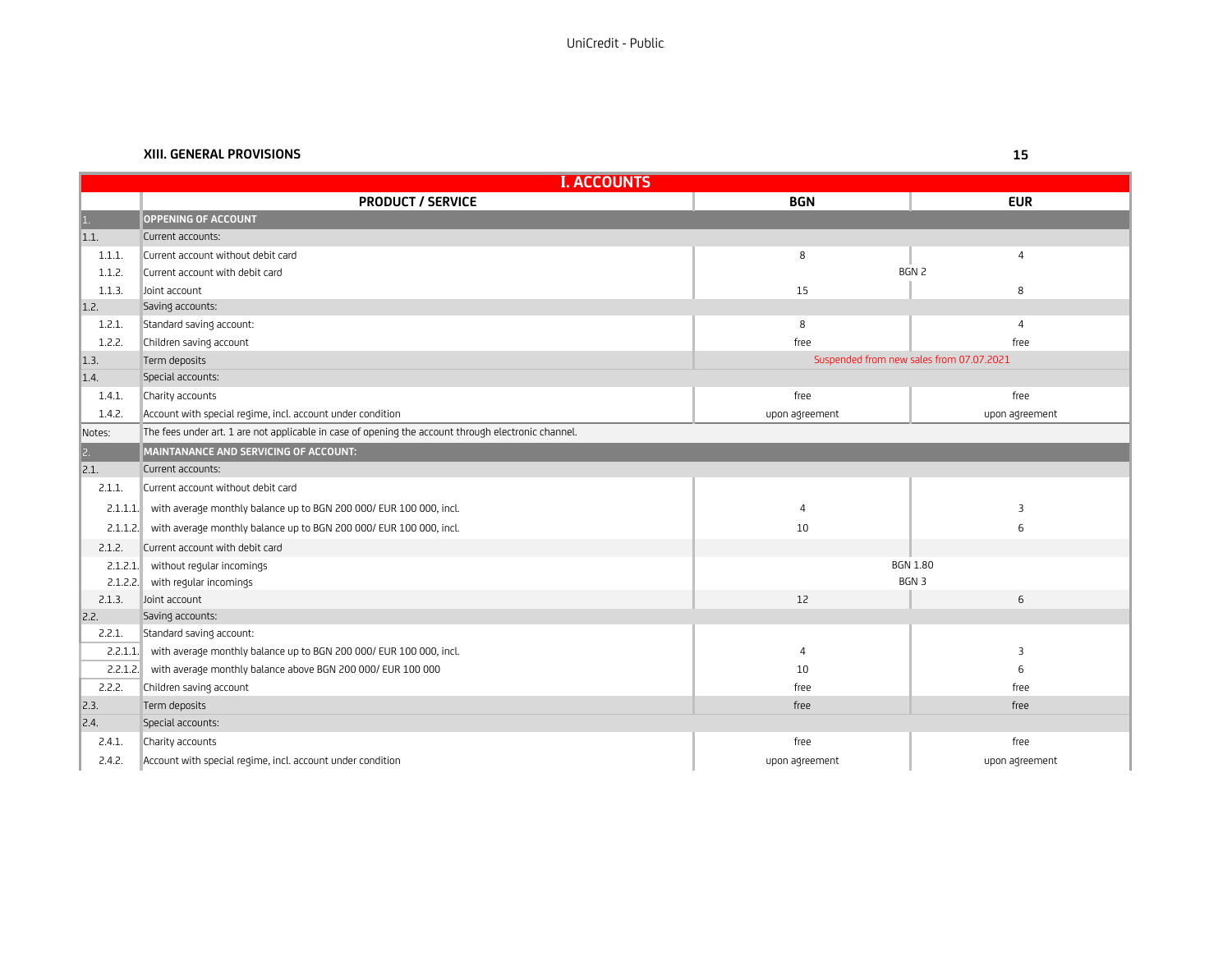| 2.5.             | Money storage fee -on total account balance of the current and saving accounts of a client            |               | 0.7% p.a. on the amount above BGN 200 000 of the total account balance of the current and<br>saving accounts in BGN, and the BGN equivalent of the current and saving accounts balance in<br>other currency, recalculated at the respective exchange rate of the Bulgarian National Bank for the<br>days of the excess, payable monthly. The fee is not applicable for current and saving accounts in<br>GBP and USD which are not included in the calculation of the total account balance of the current<br>and saving accounts of the client. |
|------------------|-------------------------------------------------------------------------------------------------------|---------------|--------------------------------------------------------------------------------------------------------------------------------------------------------------------------------------------------------------------------------------------------------------------------------------------------------------------------------------------------------------------------------------------------------------------------------------------------------------------------------------------------------------------------------------------------|
| Notes:           | 1. The fees under art. 2 are collected on monthly basis and upon closing the account.                 |               |                                                                                                                                                                                                                                                                                                                                                                                                                                                                                                                                                  |
|                  | 2. The provision of account statements via electronic channel is free of charge.                      |               |                                                                                                                                                                                                                                                                                                                                                                                                                                                                                                                                                  |
| 3.               | <b>CLOSING AND BLOCKING OF ACCOUNTS</b>                                                               |               |                                                                                                                                                                                                                                                                                                                                                                                                                                                                                                                                                  |
| 3.1.             | Closing of accounts                                                                                   | free          | free                                                                                                                                                                                                                                                                                                                                                                                                                                                                                                                                             |
| $\parallel$ 3.2. | Blocking of accounts                                                                                  |               |                                                                                                                                                                                                                                                                                                                                                                                                                                                                                                                                                  |
| Notes:           | The fee under art. 3.2 is charged for each account with a writen notice by account's holder/attorney. |               |                                                                                                                                                                                                                                                                                                                                                                                                                                                                                                                                                  |
| 14.              | <b>ACCOUNT'S INFORMATION</b>                                                                          |               |                                                                                                                                                                                                                                                                                                                                                                                                                                                                                                                                                  |
| 4.1.             | Additional monthly fee for monthly statements delivery to postal address:                             |               |                                                                                                                                                                                                                                                                                                                                                                                                                                                                                                                                                  |
| Notes:           | The fee under art. 4 is apply in addition to art. 2.1                                                 |               |                                                                                                                                                                                                                                                                                                                                                                                                                                                                                                                                                  |
| 15.              | PAYMENT ACCOUNT WITH BASIC FEATURES                                                                   | Appendix Nº 1 |                                                                                                                                                                                                                                                                                                                                                                                                                                                                                                                                                  |

| <b>II. CASH OPERATIONS</b> |                                                                                                                                                                                                                                                      |                 |                 |
|----------------------------|------------------------------------------------------------------------------------------------------------------------------------------------------------------------------------------------------------------------------------------------------|-----------------|-----------------|
|                            | <b>PRODUCT / SERVICE</b>                                                                                                                                                                                                                             | <b>BGN</b>      | <b>EUR</b>      |
| 1.                         | <b>CASH DEPOSITS:</b>                                                                                                                                                                                                                                |                 |                 |
| 1.1                        | In case of the depositor is account holder:                                                                                                                                                                                                          |                 |                 |
| 1.1.1.                     | up to BGN 3 000/ EUR 1 500, incl.                                                                                                                                                                                                                    | 2               |                 |
| 1.1.2.                     | for the amounts over BGN 3 000 / EUR 1 500                                                                                                                                                                                                           | 0.20%, min.3    | 0.30%, min.3    |
| $\vert$ 1.2.               | In case of the depositor is not account holder:                                                                                                                                                                                                      | 0.45%, min.4.50 | 0.45%, min.2.30 |
| $\boxed{2}$                | <b>CASH WITHDRAWAL:</b>                                                                                                                                                                                                                              |                 |                 |
| $\parallel$ 2.1.           | up to BGN 2 000/ EUR 1 000, incl.                                                                                                                                                                                                                    | 0.50%, min.6    | 0.50%, min.3    |
| 2.2.                       | over BGN 2 000/EUR 1 000 (on the whole amount)                                                                                                                                                                                                       | 0.70%           | 0.70%           |
| $\parallel$ 2.3.           | previously ordered, but not withdrawn amount (on the non-withdrawn part)                                                                                                                                                                             | 0.60%, min.15   | 0.60%, min.10   |
|                            | 1. The amount of the commission on cash transactions is calculated on the total amount of the cash transactions within the working day - cash deposits and cash withdrawals from each account separately.                                            |                 |                 |
|                            | 2. The commission under art. 1 is not collected: (a) for cash depositing into children accounts and charity accounts;<br>(b) for repayment of UCB loans, credit card repayment account, UCF loans and UniCredit Leasing in BGN and foreign currency. |                 |                 |
| Notes:                     | 3. In case of repayments in favour of UniCredit Consumer Financing the commission would be BGN 2 for each transaction.                                                                                                                               |                 |                 |
|                            | 4. The commission under art, 1, and art, 2, is not collectable when the currency of the deposit or withdrawal is different from the currency of the account                                                                                          |                 |                 |
|                            | 5. The commission under art. 1 and art. 2 is collected for cash deposits/withdrawals to/from term deposits, including on the maturity date.                                                                                                          |                 |                 |
|                            | 6. The commission under art. 2 is not collected upon account closure, in case the residual balance is less than the specified minimum for the fee.                                                                                                   |                 |                 |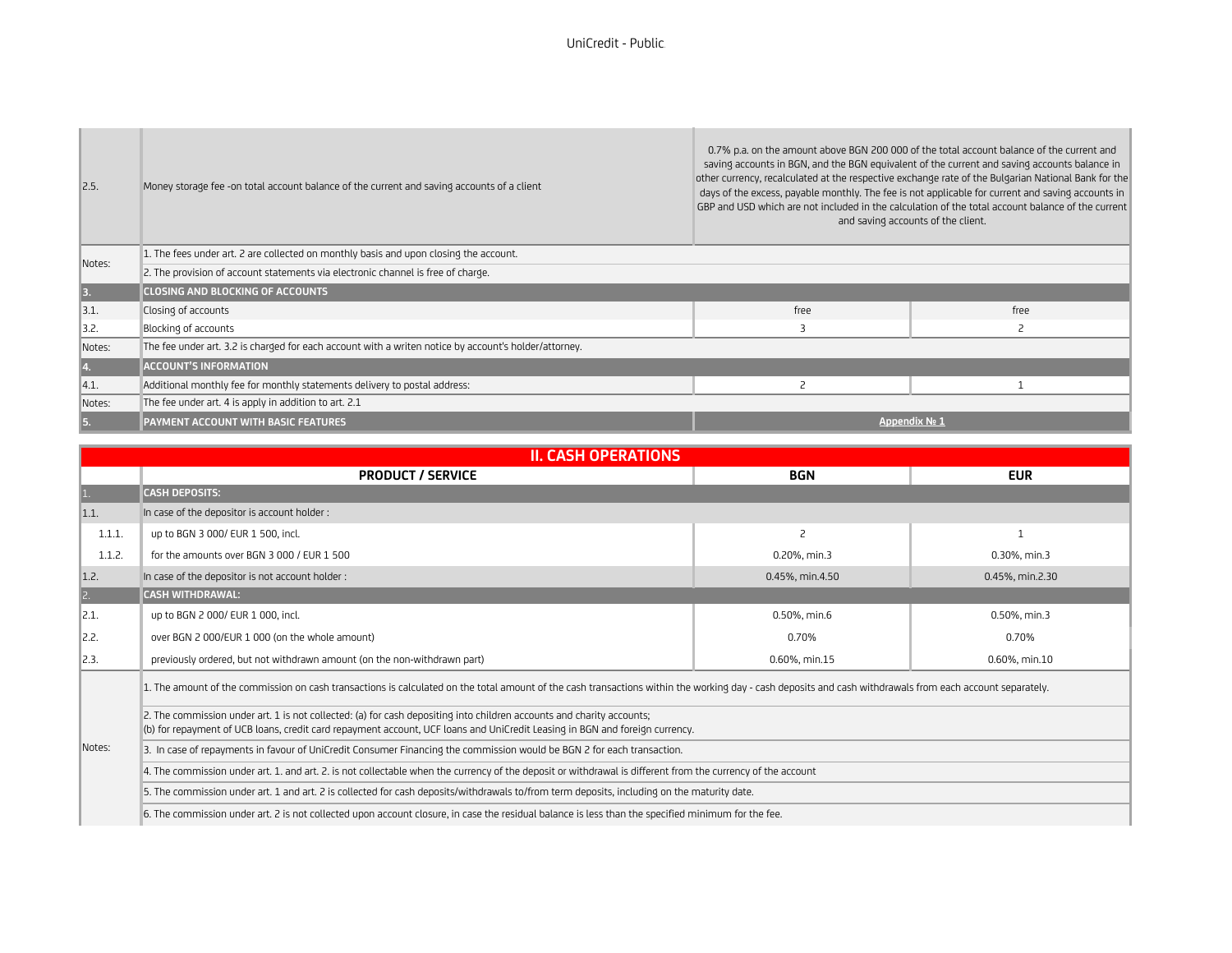| <b>B.</b>        | <b>JOTHER CASH OPERATIONS:</b>                                                                                                              |                |                |
|------------------|---------------------------------------------------------------------------------------------------------------------------------------------|----------------|----------------|
| $\vert$ 3.1.     | Counting coins (in BGN only)                                                                                                                | 5%, min. 1     |                |
| $\parallel$ 3.2. | Exchange of damaged notes                                                                                                                   | free           |                |
| 3.3.             | Collection of damaged notes                                                                                                                 | free           |                |
| $\vert$ 3.4      | Collection and transportation of cash                                                                                                       | by arrangement | by arrangement |
| Notes:           | The commission under art. 3.1. is due for counting more than 10 coins irrespective of their amount and is collected additionally to art. 1. |                |                |

|                  | <b>III. TRANSFERS AND DIRECT DEBIT</b>                                                                                                                                                                                                                                   |                                                               |                                                         |  |
|------------------|--------------------------------------------------------------------------------------------------------------------------------------------------------------------------------------------------------------------------------------------------------------------------|---------------------------------------------------------------|---------------------------------------------------------|--|
|                  | <b>PRODUCT / SERVICE</b>                                                                                                                                                                                                                                                 | in bank office                                                | through electronic channel                              |  |
| 1.               | <b>INCOMING CREDIT TRANSFERS</b>                                                                                                                                                                                                                                         |                                                               |                                                         |  |
| 1.1.             | Intrabank                                                                                                                                                                                                                                                                |                                                               | free                                                    |  |
| 1.2.             | From payment service providers in EEA, in BGN and EUR CCY                                                                                                                                                                                                                |                                                               | free                                                    |  |
| 1.3.             | From payment service providers outside EEA, in non-EUR CCY in EEA :                                                                                                                                                                                                      |                                                               |                                                         |  |
| 1.3.1.           | up to EUR 100, inclusive                                                                                                                                                                                                                                                 |                                                               | free                                                    |  |
| 1.3.2.           | over EUR 100                                                                                                                                                                                                                                                             |                                                               | 0,10%, min. EUR 7, max. EUR 200                         |  |
| $\overline{c}$ . | <b>INTERNAL OUTGOING TRANSFERS</b>                                                                                                                                                                                                                                       |                                                               |                                                         |  |
| 2.1.             | Transfers in BGN and EUR in UCB system                                                                                                                                                                                                                                   |                                                               |                                                         |  |
| 2.1.1.           | transfers between own accounts                                                                                                                                                                                                                                           | BGN 6                                                         | free                                                    |  |
| 2.1.2.           | transfers to other accounnts                                                                                                                                                                                                                                             | BGN 6                                                         | <b>BGN 0.60</b>                                         |  |
| 2.1.3.           | transfers to a phone payment in BGN via Bulbank Mobile                                                                                                                                                                                                                   |                                                               | <b>BGN 0.60</b>                                         |  |
| 2.2.             | Transferts in non-EUR CCY in UCB system                                                                                                                                                                                                                                  |                                                               |                                                         |  |
| 2.2.1.           | transfers between own accounts                                                                                                                                                                                                                                           | EUR <sub>6</sub>                                              | free                                                    |  |
| 2.2.2.           | transfers to other accounnts                                                                                                                                                                                                                                             | EUR <sub>6</sub>                                              | EUR 2.30                                                |  |
| 2.3.             | UniCoRecT transfers                                                                                                                                                                                                                                                      |                                                               | <b>BGN 0.30</b>                                         |  |
| Notes:           | The commissions under art. 2.1.1 u 2.2.1 is not collected: (a) for internal transfer from/to own deposit accounts; (b) for any transfers submitted through the Evrotrust platform; (c) upon account closure and transferring t<br>remaining amount to other own account. |                                                               |                                                         |  |
| 3.               | <b>INTERBANK OUTGOING TRANSFERS</b>                                                                                                                                                                                                                                      |                                                               |                                                         |  |
| 3.1.             | Credit transfer in BGN and EUR CCY in EEA                                                                                                                                                                                                                                |                                                               |                                                         |  |
| 3.1.1.           | for amounts up to BGN 100 000 (the equivalent in EUR)                                                                                                                                                                                                                    | BGN <sub>6</sub>                                              | <b>BGN 1.20</b>                                         |  |
| 3.1.2.           | for amounts above BGN 100 000 (the equivalent in EUR) or fast transfers* at customer's request for amounts under BGN<br>100 000 (equivalent in EUR)                                                                                                                      | <b>BGN 22</b>                                                 | <b>BGN 14</b>                                           |  |
| 3.2.             | Credit transfer outside EEA and non-EUR CCY in EEA                                                                                                                                                                                                                       |                                                               |                                                         |  |
| 3.2.1.           | TOM value date (1 working day)                                                                                                                                                                                                                                           | 0,30%, min. EUR 30, max. EUR 450 + EUR 9<br>communication fee | 0,22%, min. EUR 22, max. EUR 375 + EUR 9<br>commun. fee |  |
| 3.2.2.           | SAME DAY value date                                                                                                                                                                                                                                                      | 0,40%, min.EUR50, max. EUR 500 + EUR 9<br>commun. fee         | 0,30%, min. EUR 30, max. EUR 450 + EUR 9<br>commun. fee |  |
| 3.3.             | Transfer of cash deposited funds                                                                                                                                                                                                                                         |                                                               |                                                         |  |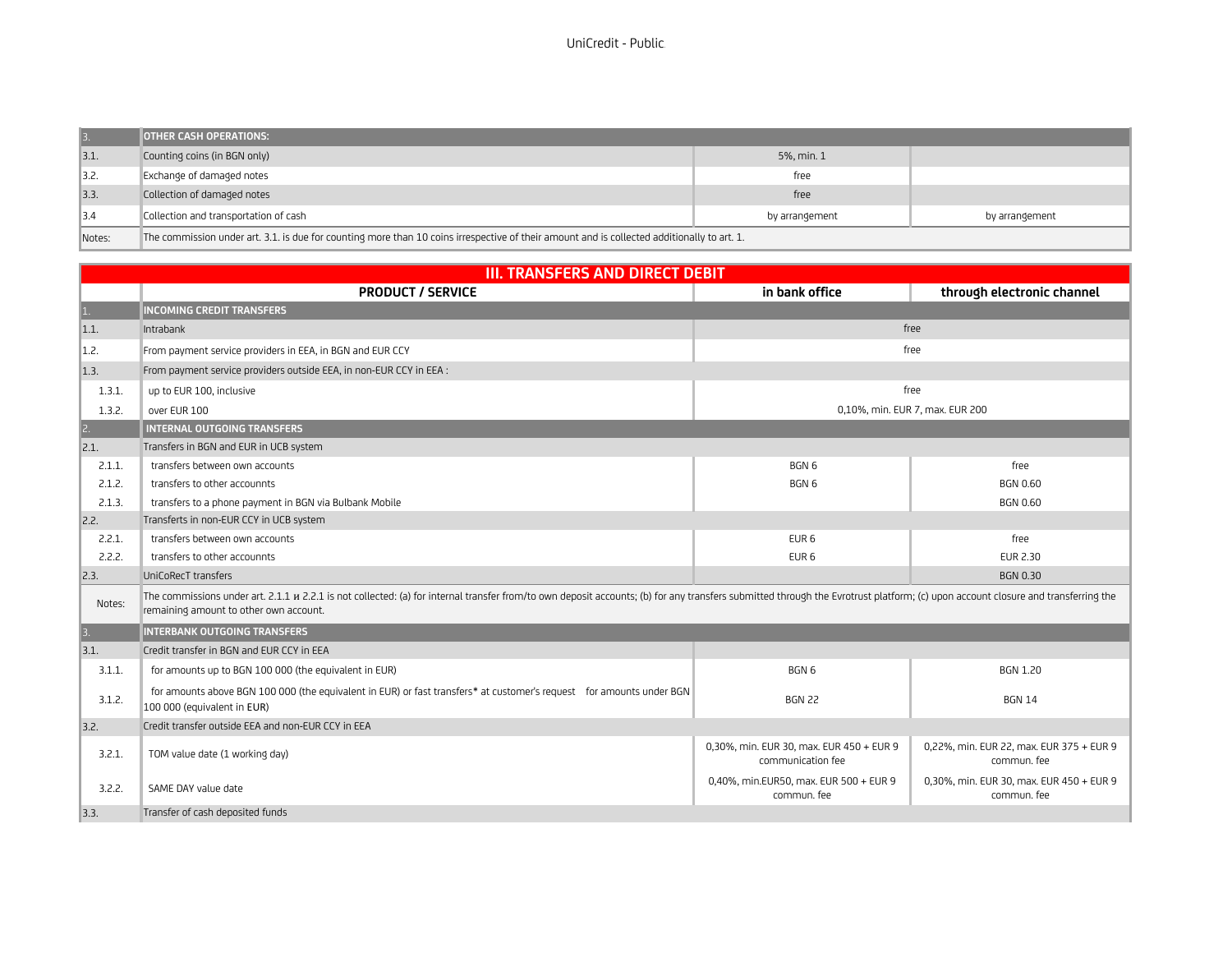| 3.3.1.       | via BISERA                                                                                                                                       | 0,8%, min. BGN 10 |                                                                                                      |
|--------------|--------------------------------------------------------------------------------------------------------------------------------------------------|-------------------|------------------------------------------------------------------------------------------------------|
| 3.3.2.       | via RINGS                                                                                                                                        | 0,8%, min. BGN 28 |                                                                                                      |
| Notes:       | Fast transfers are executed with same day value in real time.                                                                                    |                   |                                                                                                      |
| 4.           | UTILITY PAYMENTS AND STANDING ORDERS                                                                                                             |                   |                                                                                                      |
| 4.1.         | Registration/cancellation fee                                                                                                                    | BGN 3             | free                                                                                                 |
| 4.2.         | Utility internal payments                                                                                                                        |                   |                                                                                                      |
| 4.2.1.       | Automatic transfers                                                                                                                              |                   | <b>BGN 0.25</b>                                                                                      |
| 4.2.2.       | Single transfers                                                                                                                                 |                   |                                                                                                      |
| 4.2.2.1      | Cash payments                                                                                                                                    | BGN 3             |                                                                                                      |
| 4.2.2.2.     | Non-cash payments                                                                                                                                | BGN 2             | <b>BGN 0.25</b>                                                                                      |
| 4.3.         | Standing orders payment                                                                                                                          |                   | According to the fees for transfers in Section III, paras 2, 3.1 and 3.2.1 hrough electronic channel |
| Notes:       | The fees under art. 4.are not due for local standing orders and utility payments provided within Package/Modula programme according Section VII. |                   |                                                                                                      |
| 5.           | <b>DIRECT DEBIT</b>                                                                                                                              |                   |                                                                                                      |
| $\vert$ 5.1. | Initiation/refusal                                                                                                                               |                   |                                                                                                      |
| 5.1.1        | against an account with another bank                                                                                                             | BGN 6             | BGN 2                                                                                                |
| 5.1.2.       | against an account with the Bank                                                                                                                 | BGN <sub>6</sub>  | <b>BGN 1.20</b>                                                                                      |
| 5.2.         | Direct debit payment                                                                                                                             |                   |                                                                                                      |
| 5.2.1.       | Internal transfers                                                                                                                               | BGN 3             |                                                                                                      |
| 5.2.2.       | via BISERA                                                                                                                                       | BGN <sub>6</sub>  |                                                                                                      |
| 5.2.3.       | via RINGS                                                                                                                                        | <b>BGN 22</b>     |                                                                                                      |
| $\vert$ 6.   | ADDITIONAL FEES FOR TRANSFERS                                                                                                                    |                   |                                                                                                      |
| 6.1.         | Outgoing cross-border transfers outside the EEA, with the option "Charges at the payer's expense (OUR)":                                         |                   |                                                                                                      |
| 6.1.1.       | up to EUR 2 500 or its equivalent in other currency                                                                                              |                   | <b>EUR 30</b>                                                                                        |
| 6.1.2.       | from EUR 2 500 to EUR 12 500 or its equivalent in other currency                                                                                 |                   | <b>EUR 35</b>                                                                                        |
| 6.1.3.       | over EUR 12 500 or its equivalent in other currency                                                                                              |                   | <b>EUR 55</b>                                                                                        |
| 6.2.         | Urgent processing of cross-border transfer orders at client's request:                                                                           |                   |                                                                                                      |
| 6.2.1.       | submitted within the cut off time                                                                                                                |                   | <b>EUR 30</b>                                                                                        |
| 6.2.2.       | submitted after the cut off time                                                                                                                 | <b>EUR 60</b>     |                                                                                                      |
| 6.3.         | Correspondence, inquiry for transfer order/ amendment of transfer                                                                                | <b>EUR 30</b>     |                                                                                                      |
| 6.4.         | Cancellation of transfer order                                                                                                                   |                   | <b>EUR 45</b>                                                                                        |
| 6.5.         | Communication fee (SWIFT)                                                                                                                        |                   | EUR <sub>9</sub>                                                                                     |
|              | 1. The execution of a payment order under Art. 3.2.2. and/or Art. 6.2. is subject to the Bank's consent.                                         |                   |                                                                                                      |
|              | 2. The return of an incoming customer cross-border transfer as per beneficiary's request is considered to be an outgoing customer transfer.      |                   |                                                                                                      |
|              | 3. Outgoing cross-border transfer which has been returned not at the fault of the Bank is considered to be an incoming customer transfer.        |                   |                                                                                                      |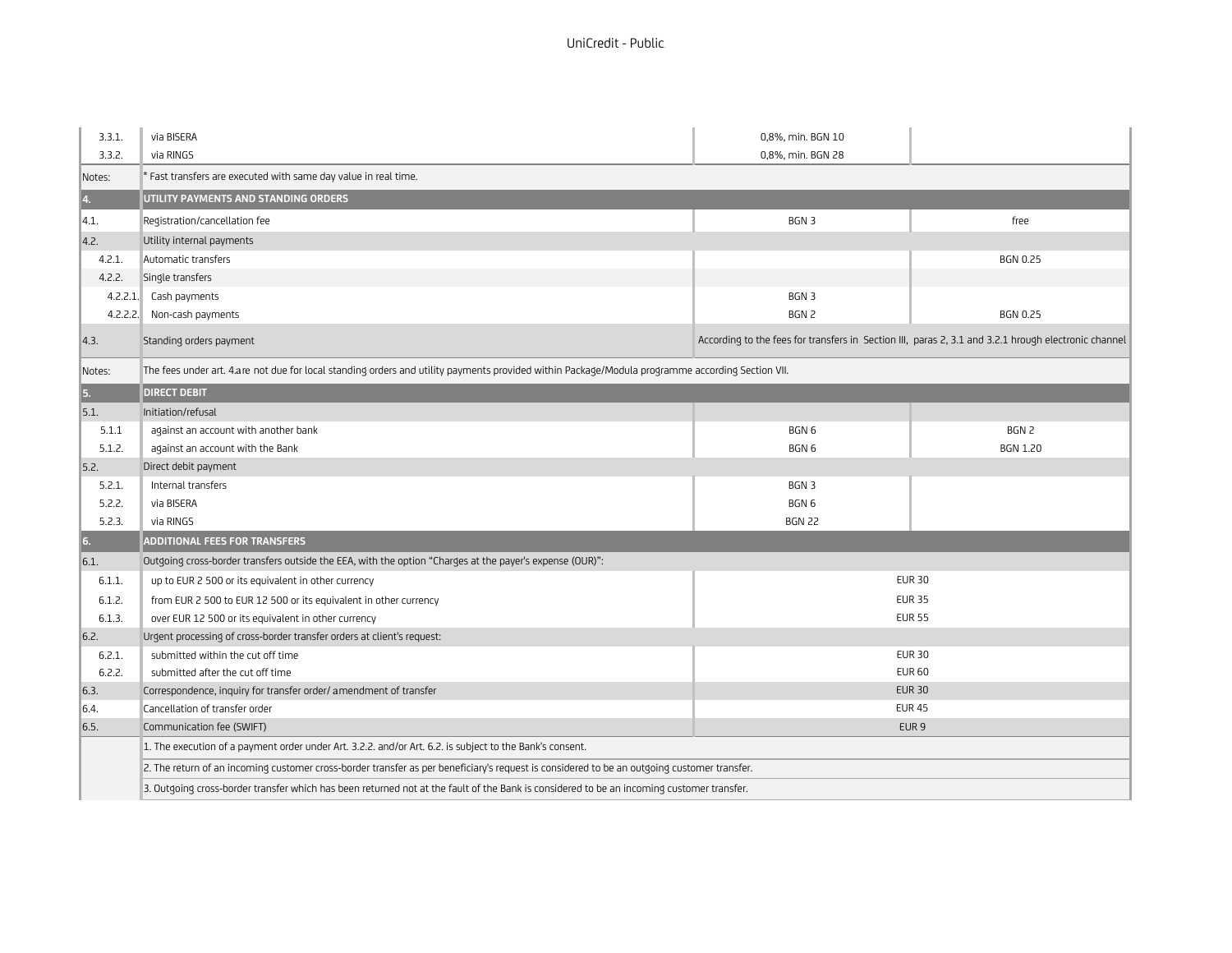UniCredit - Public#

4. Conditional payment orders are considered to be documentary letters of credit. Incoming cross-border transfers MT103 should not be used for conditional payments. If used, such payments shall be executed as clean payments without responsibility on the part of the Bank.

Notes: 5. In addition to the fees under Art. 6.3. and 6.4. communication service fee according Art. 6.5. is also collected.

6. Due to the specific banking practices of US or Canadian banks, UCB guarantees that the intermediary bank will execute a payment in USD or CAD under Art.6.1.1 without any deduction but the beneficiary's bank domiciled in the US or Canada may deduct some charges from the transfer's amount

7. Cross-border transfers include both currency and BGN transfers in favor of beneficiaries/ from ordering customers whose banks are not in Bulgaria, as well as currency transfers (excluding BGN) in favor of beneficiaries/ from ordering customers whose banks are in Bulgaria.

8. With option "Charges at the payer's expense (OUR)", the payer does not pay other fees beyond the transfer fee and the additional transfer fee under Art.. 6.1. and the recipient receives the amount indicated by the payer the payment order.

## **IV. DOCUMENTARY OPERATIONS**

According to the Tariff of UCB AD applicable to legal entities and sole traders

#### **V. BANK GUARANTEES**

According to the Tariff of UCB AD applicable to legal entities and sole traders

|        | <b>VI. LOANS</b>                                                                                                                                                                                                                                                                                                           |            |            |
|--------|----------------------------------------------------------------------------------------------------------------------------------------------------------------------------------------------------------------------------------------------------------------------------------------------------------------------------|------------|------------|
|        | <b>PRODUCT / SERVICE</b>                                                                                                                                                                                                                                                                                                   | <b>BGN</b> | <b>EUR</b> |
|        | FEES AND COMMISSIONS FOR LOANS WITH CONTRACTS SIGNED BEFORE 23/07/2014                                                                                                                                                                                                                                                     |            |            |
| 1.1.   | Fee for application of loan review                                                                                                                                                                                                                                                                                         |            |            |
| 1.1.1. | for loans up to BGN 1 000                                                                                                                                                                                                                                                                                                  | 65         | 35         |
| 1.1.2. | for loans up to BGN 20 000                                                                                                                                                                                                                                                                                                 | 85         | 45         |
| 1.1.3. | for loans up to BGN 50 000                                                                                                                                                                                                                                                                                                 | 120        | 60         |
| 1.1.4. | for loans above BGN 50 000                                                                                                                                                                                                                                                                                                 | 220        | 110        |
| 1.1.5. | for loans with cash collateral                                                                                                                                                                                                                                                                                             | 25         | 15         |
| 1.1.6. | Issuing of a Mortgage certificate                                                                                                                                                                                                                                                                                          | 25         | 12         |
|        | 1. The loan application fee shall be calculated on the requested amount and is collected upon submission of the application.                                                                                                                                                                                               |            |            |
| Notes: | 2. In case of amendments of the structure of a credit transaction /change of the loan deal terms and conditions/ except for price parameters, at client's request - 50% of the paid fee for application of loan review is due.                                                                                             |            |            |
| 1.2.   | Commitment fee annually                                                                                                                                                                                                                                                                                                    | 1,20%      | 1,20%      |
| Notes: | 1. The commitment fee is accrued on the difference between the approved for utilization amount and the utilized loan amount for every day of the disbursement period agreed. The commission is payable every month<br>during the disbursement period at the due date for interest amount payment on the regular principal. |            |            |
|        | 2. The commitment fee is not applicable for overdraft loans.                                                                                                                                                                                                                                                               |            |            |
| 1.3    | Loan administration, maintenance, servicing and management                                                                                                                                                                                                                                                                 |            |            |
| 1.3.1  | Fee for loan administration upon disbursement                                                                                                                                                                                                                                                                              |            |            |
|        | 1.3.1.1 for mortgage loan                                                                                                                                                                                                                                                                                                  | 0,95%      | 0,95%      |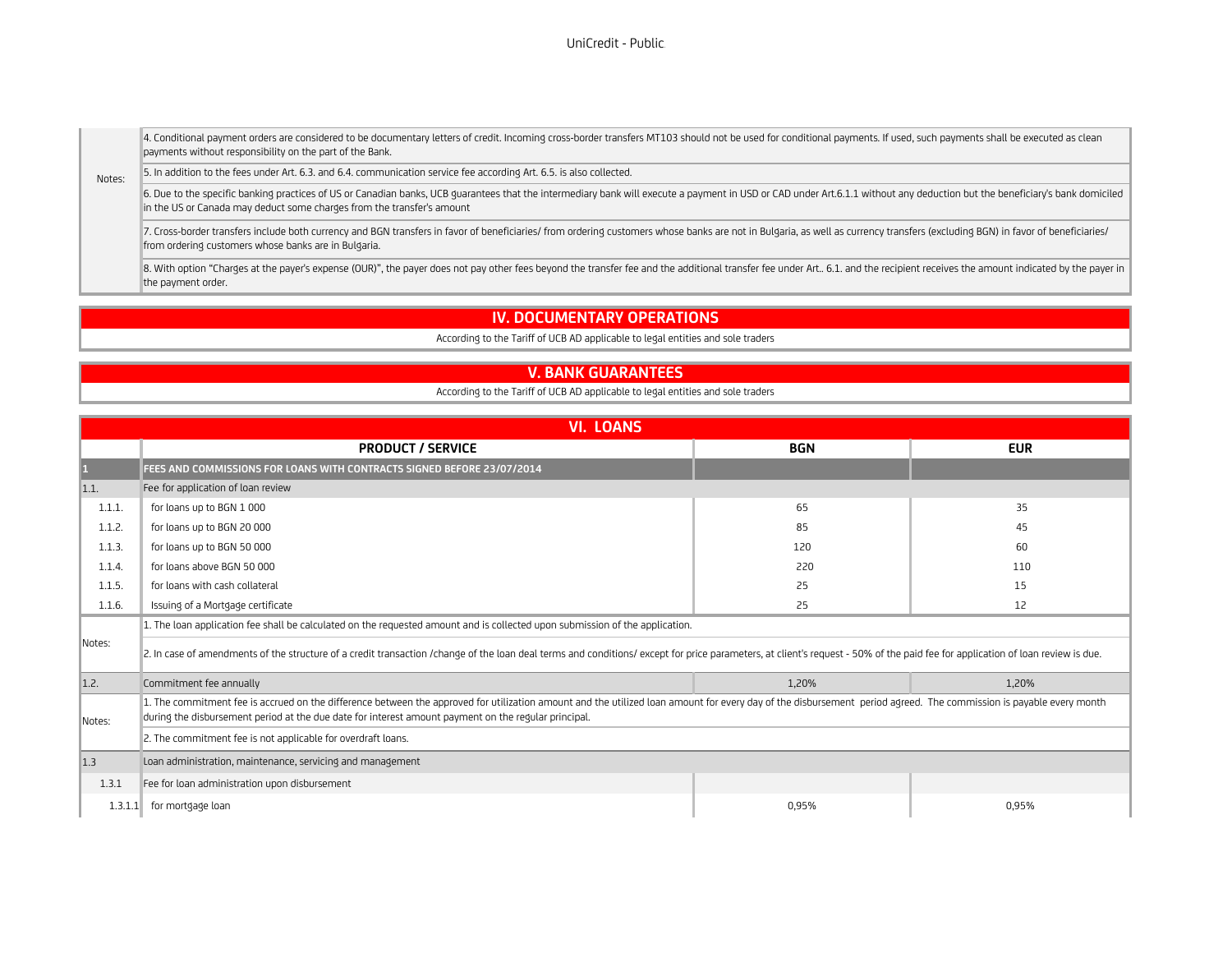|                                                                     | 1.3.1.2 for consumer loan                                                                                                                                                                                                                                                                                                                 | 0,95%           | 0.95%           |
|---------------------------------------------------------------------|-------------------------------------------------------------------------------------------------------------------------------------------------------------------------------------------------------------------------------------------------------------------------------------------------------------------------------------------|-----------------|-----------------|
| 1.3.2.                                                              | Fee for consumer loan maintenance and servicing                                                                                                                                                                                                                                                                                           | 2,35%           | 2.35%           |
| 1.3.3.                                                              | Management fee for mortgage loan for each month or part of it                                                                                                                                                                                                                                                                             | 0,043 % monthly | 0,043 % monthly |
| Notes:                                                              | 1. The fee for loan administration upon disbursement and the maintenance and servicing fee are calculated on the contracted loan amount and have to be paid by the customer or may be deducted from the approved loan<br>amount before loan disbursement.                                                                                 |                 |                 |
|                                                                     | 2. The management fee for each month or part of it is due since the first month of the loan disbursement, it is calculated on the outstanding principal and is to be paid at the date for payment of the due monthly<br>installments.                                                                                                     |                 |                 |
| 1.4                                                                 | Annual management fee for overdraft                                                                                                                                                                                                                                                                                                       | 20              | 10              |
| 1.5                                                                 | Renegotiation of the price                                                                                                                                                                                                                                                                                                                |                 |                 |
| 1.5.1.                                                              | for loans with current debt up to BGN 20 000                                                                                                                                                                                                                                                                                              | 350             | 175             |
| 1.5.2.                                                              | for loans with current debt up to BGN 50 000                                                                                                                                                                                                                                                                                              | 700             | 350             |
| 1.5.3.                                                              | for loans with current debt up to BGN 100 000                                                                                                                                                                                                                                                                                             | 1400            | 700             |
| 1.5.4.                                                              | for loans with current debt above BGN 100 000                                                                                                                                                                                                                                                                                             | 2100            | 1050            |
| Notes:                                                              | The fee for renegotiationshall be collected upon submission of the application.                                                                                                                                                                                                                                                           |                 |                 |
| 1.6                                                                 | Prepayment fee in case the prepayment is done during the first year of the mortgage loan tenor                                                                                                                                                                                                                                            | 1%              | 1%              |
| Notes:                                                              | 1. The prepayment fee shall be calculated over the prepaid amount only during the first year of the loan tenor and its payment shall represent the grounds for exerting the right of prepayment.<br>2. The prepayment fee as per this Tariff is not applicable for consumer loans. The respective fee shall be arranged in loan contract. |                 |                 |
|                                                                     | The fees and commissions in this Section are applicable for the specific loan products too in case that:                                                                                                                                                                                                                                  |                 |                 |
| 1. They are not especially prohibit for one ot more specific loans; |                                                                                                                                                                                                                                                                                                                                           |                 |                 |
|                                                                     | 2. There aren't any specified different fees and commissions.                                                                                                                                                                                                                                                                             |                 |                 |
|                                                                     | The fees and commissions which are specified in EUR, may be paid in another currency, too, calculated as per the relevant on-account exchange rate of the Bank applicable on the day of the transaction.                                                                                                                                  |                 |                 |
| 2                                                                   | FEES AND COMMISSIONS FOR LOANS WITH CONTRACTS SIGNED AFTER 22/07/2014                                                                                                                                                                                                                                                                     |                 |                 |
| 2.1.                                                                | Fee for a collateral documentation reconcilement:                                                                                                                                                                                                                                                                                         |                 |                 |
| 2.1.1.                                                              | for a credit up to BGN 50 000, or the equivalent in EUR                                                                                                                                                                                                                                                                                   | 150             | 75              |
| 2.1.2.                                                              | for a credit above BGN 50 000 up to 100 000, or the equivalent in EUR                                                                                                                                                                                                                                                                     | 250             | 125             |
| 2.1.3.                                                              | for a credit above BGN 100 000 up to 200 000, or the equivalent in EUR                                                                                                                                                                                                                                                                    | 450             | 225             |
| 2.1.4.                                                              | for a credit above BGN 200 000, or the equivalent in EUR                                                                                                                                                                                                                                                                                  | 800             | 400             |
| 2.2                                                                 | Fee for an overdraft application review/prolongation of an overdraft's term review                                                                                                                                                                                                                                                        | 20              | 10              |
| 2.3.                                                                | A fee in case of a change to the transaction structure at the request of the customer:                                                                                                                                                                                                                                                    |                 |                 |
| 2.3.1.                                                              | A change to the loan price;                                                                                                                                                                                                                                                                                                               | 1%              | 1%              |
| 2.3.2.                                                              | A change to other terms and conditions of the loan.                                                                                                                                                                                                                                                                                       | 60              | 30              |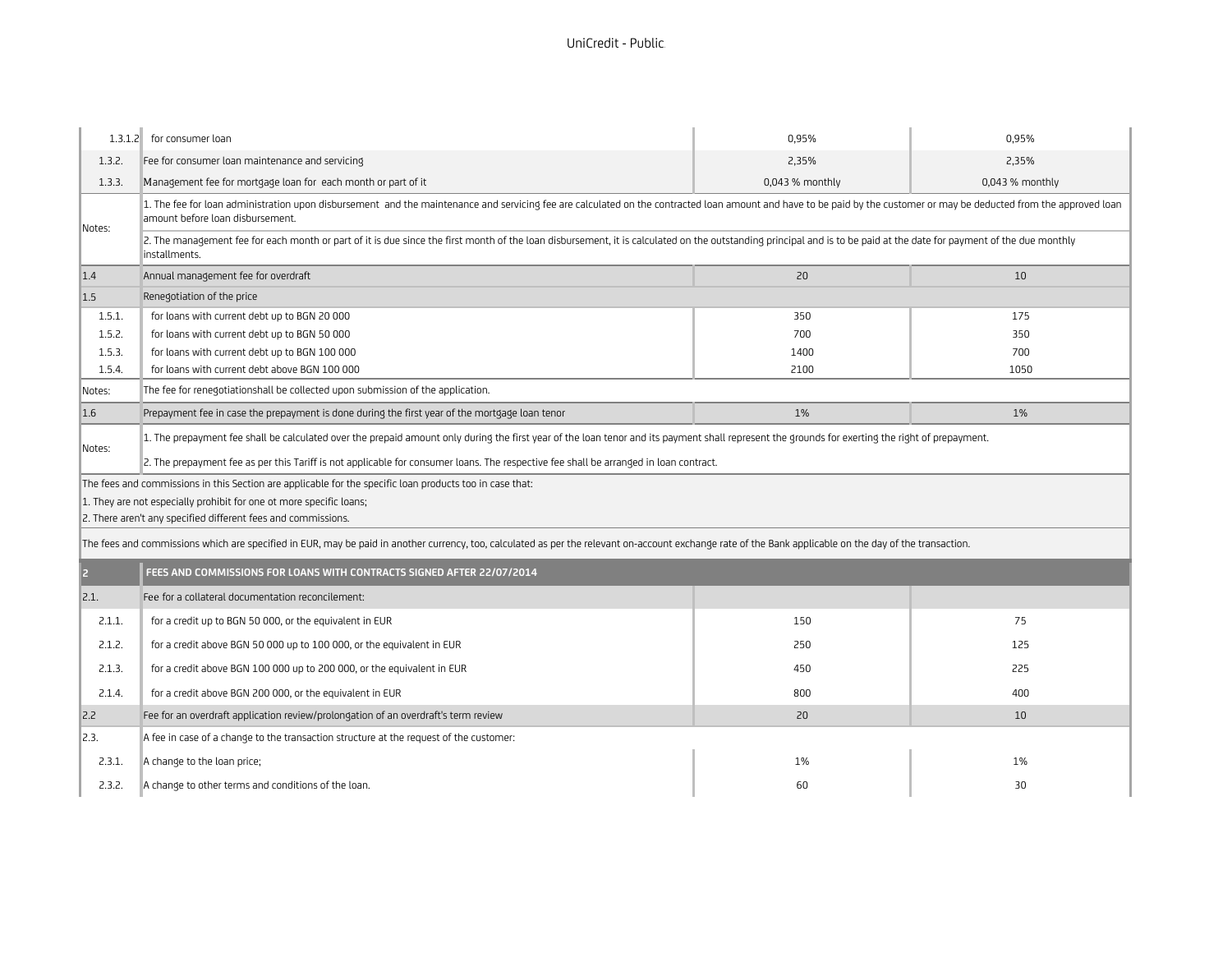| Note:                                                                                                                                                                                                    | 1. The fee as per para. 2.3 shall be collected upon administration of the requested change. The fee as per para. 2.3.1 shall be calculated on the basis of the outstanding debt of the loan.                                              |    |       |
|----------------------------------------------------------------------------------------------------------------------------------------------------------------------------------------------------------|-------------------------------------------------------------------------------------------------------------------------------------------------------------------------------------------------------------------------------------------|----|-------|
| 2.4                                                                                                                                                                                                      | Early rapeyment fee when the repayment is done before repayment of twelve monthly repayment installments as from the<br>disbursment of the mortgage loan.                                                                                 | 1% | $1\%$ |
| Notes:                                                                                                                                                                                                   | 1. The early repayment commission shall not be due if the repayment is made after payment of 12 monthly repayment installments from the utilization of the loan, as well as in the case referred to in Art. 25, para. 8 of the<br>CCRIPA. |    |       |
|                                                                                                                                                                                                          | 2. The early repayment fee is not applicable for consumer loans under the Consumer Loan Act.                                                                                                                                              |    |       |
| The fees and commissions in Section VI are applicable for the specific loan products too in case that:                                                                                                   |                                                                                                                                                                                                                                           |    |       |
| 1. They are not especially prohibit for one ot more specific loans;                                                                                                                                      |                                                                                                                                                                                                                                           |    |       |
| 2. There aren't any specified different fees and commissions.                                                                                                                                            |                                                                                                                                                                                                                                           |    |       |
| The fees and commissions which are specified in EUR, may be paid in another currency, too, calculated as per the relevant on-account exchange rate of the Bank applicable on the day of the transaction. |                                                                                                                                                                                                                                           |    |       |
| 2.5                                                                                                                                                                                                      | Issuing of a Mortgage certificate                                                                                                                                                                                                         | 25 |       |

|              | <b>VII. BANK PACKAGES. MODULA PROGRAMME</b>                                                                                                                                                                                                                                                         |                          |                        |
|--------------|-----------------------------------------------------------------------------------------------------------------------------------------------------------------------------------------------------------------------------------------------------------------------------------------------------|--------------------------|------------------------|
|              | <b>PRODUCT / SERVICE</b>                                                                                                                                                                                                                                                                            | <b>BGN</b>               | <b>EUR</b>             |
| 1.           | <b>PACKAGE PROGRAMME</b>                                                                                                                                                                                                                                                                            |                          |                        |
| 1.1.         | UNICO Ligth                                                                                                                                                                                                                                                                                         | 6                        |                        |
| 1.2.         | UNICO Classic                                                                                                                                                                                                                                                                                       | 9                        |                        |
| 1.3.         | UNICO VIP                                                                                                                                                                                                                                                                                           | 18                       |                        |
| 1.4          | UNICO CEZ                                                                                                                                                                                                                                                                                           | 2 monthly/ 18 annually   |                        |
| 1.5.         | UNICO Professional                                                                                                                                                                                                                                                                                  | 14                       |                        |
| 1.6.         | UNICO Lex                                                                                                                                                                                                                                                                                           | 17                       |                        |
| 1.7.         | <b>UNICO Notary</b>                                                                                                                                                                                                                                                                                 | 17 monthly/ 184 annually |                        |
| 1.8.         | UNICO DONNA                                                                                                                                                                                                                                                                                         | 15 monthly/ 162 annually |                        |
| 1.9          | EXPAT                                                                                                                                                                                                                                                                                               |                          | 5 monthly/ 50 annually |
| 1.10.        | <b>DIGITAL PACKAGE CLICK</b>                                                                                                                                                                                                                                                                        | 1,60                     |                        |
| 1.11         | <b>PLAN START</b>                                                                                                                                                                                                                                                                                   |                          |                        |
| 1.12.        | <b>PLAN PLUS</b>                                                                                                                                                                                                                                                                                    |                          | <b>Appendix Nº 7</b>   |
| 1.13.        | <b>PLAN MAX</b>                                                                                                                                                                                                                                                                                     |                          |                        |
| Notes:       | 1. The annual fee is payable at the beginning of every annual period of opening / renewal of package and is calculated with the corresponding % discount:<br>(a) under item 1.4. - with 25% discount; (b) under item 1.7. and item 1.8. - up to 10% discount; (c) under item 1.9 - by 17% discount. |                          |                        |
|              | 2. Package Programme under art. 1.1 - art. 1.8 including are closed for new sales.                                                                                                                                                                                                                  |                          |                        |
| $\mathbb{R}$ | MODULA PROGRAMME                                                                                                                                                                                                                                                                                    |                          |                        |
| 2.1.         | Cash withdrawals at ATMs of other banks in Bulgaria                                                                                                                                                                                                                                                 | 4.94                     |                        |
| 2.2.         | Utility / periodic payments in BGN - 7 payments per month                                                                                                                                                                                                                                           | 3.50                     |                        |
| $\vert$ 2.3. | SMS notification through the Infodirect information system (taxable with VAT)                                                                                                                                                                                                                       | 1.75                     |                        |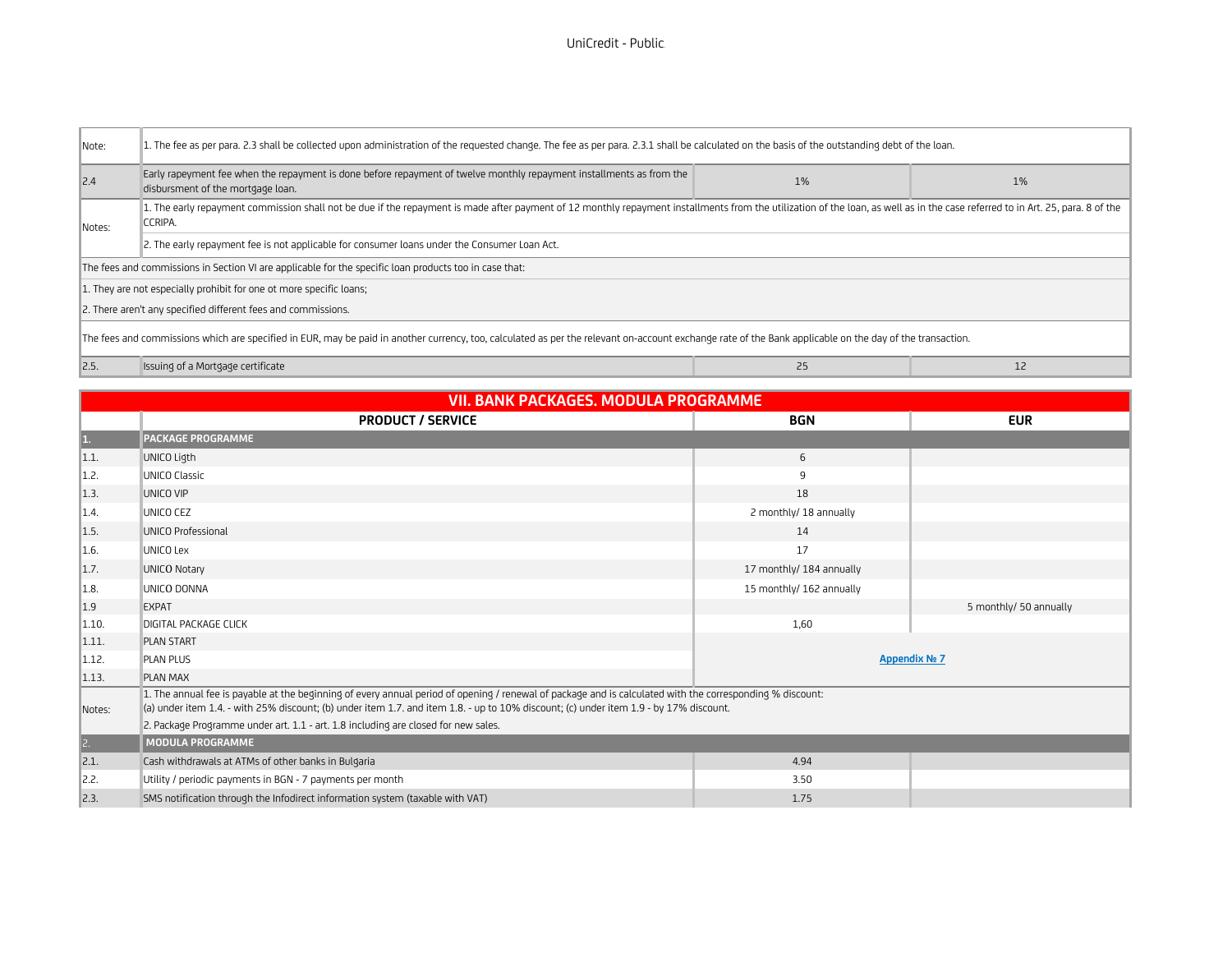| $\ 2.4.$ | lntrabank transfers in BGN, ordered via an el, channel unlimited number                                                                                                          |  |
|----------|----------------------------------------------------------------------------------------------------------------------------------------------------------------------------------|--|
| Notes:   | Service fee under art, 2 is applicable only when the relevant service is included in an agreement and this service is included in the formation of the monthly subscription fee. |  |

|                    | <b>VIII. CARDS</b>                                                  |                    |                   |  |
|--------------------|---------------------------------------------------------------------|--------------------|-------------------|--|
|                    | <b>PRODUCT / SERVICE</b>                                            | <b>BGN</b>         | <b>EUR</b>        |  |
| $\vert$ 1.         | <b>DEBIT CARDS</b>                                                  |                    |                   |  |
| 1.1.               | V PAY / V PAY - Lukoil/ V PAY Donna (are closed for new sales)      |                    | Appendix Nº 8.1.1 |  |
| 1.2.               | Debit MasterCard                                                    |                    | Appendix Nº 8.1.2 |  |
| 1.3.               | VISA Debit for Payment account with basic features                  |                    | Appendix Nº 8.1.3 |  |
| $\ 1.4.$           | Debit MasterCard Kids                                               |                    | Appendix Nº 8.1.4 |  |
| 1.5.               | Debit MasterCard Teens                                              |                    | Appendix № 8.1.5  |  |
| 1.6.               | Debit MasterCard Youngsters                                         |                    | Appendix Nº 8.1.6 |  |
| $\vert 1.7. \vert$ | MasterCard World Elite                                              |                    | Appendix № 8.1.7  |  |
| 1.8.               | VISA Electron (is closed for new sales)                             |                    | Appendix Nº 8.1.8 |  |
| 1.9.               | VISA Classic (is closed for new sales)                              |                    | Appendix Nº 8.1.9 |  |
| 1.10.              | VISA Debit                                                          | Appendix № 8.1.10  |                   |  |
| 1.11.              | VISA Gold Debit                                                     | Appendix Nº 8.1.11 |                   |  |
| $\vert$ 2.         | <b>CREDIT CARDS</b>                                                 |                    |                   |  |
| 2.1.               | MasterCard Standard                                                 |                    | Appendix Nº 8.2.1 |  |
| 2.2.               | MasterCard Gold                                                     | Appendix Nº 8.2.2  |                   |  |
| $\parallel$ 2.3.   | MasterCard Platinum                                                 | Appendix No 8.2.3  |                   |  |
| $\mathbb{Z}$ .4.   | VISA Classic                                                        | Appendix Nº 8.2.4  |                   |  |
| $\vert$ 2.5.       | VISA Classic Donna (is closed for new sales)                        | Appendix Nº 8.2.5  |                   |  |
| $\vert$ 2.6.       | VISA Gold                                                           |                    | Appendix Nº 8.2.6 |  |
| $\mathbb{Z}$ .7.   | VISA Platinum                                                       | Appendix No 8.2.7  |                   |  |
| $\vert$ 2.8.       | UniCredit Shopping Card                                             |                    | Appendix Nº 8.2.8 |  |
| 3.                 | PAYMENT WITH CARDS ISSUED BY OTHER BANK                             |                    |                   |  |
| 3.1.               | Cash withdrawal at bank's counter with cards issued by other banks  |                    |                   |  |
| 3.1.1.             | VISA, MasterCard                                                    | 4%                 |                   |  |
| 3.1.2.             | VISA Electron, Maestro                                              | 1%, min 2          |                   |  |
| 3.1.3.             | Diners Club                                                         | 6%                 |                   |  |
| 3.2.               | Payment with cards via the system for utility and periodic payments |                    |                   |  |
| 3.2.1.             | with cards issued by other bank in Bulgaria                         | 1.50%, min 0.35    |                   |  |
| 3.2.2.             | with card issued by other bank abroad                               | 2.50%, min 0.65    |                   |  |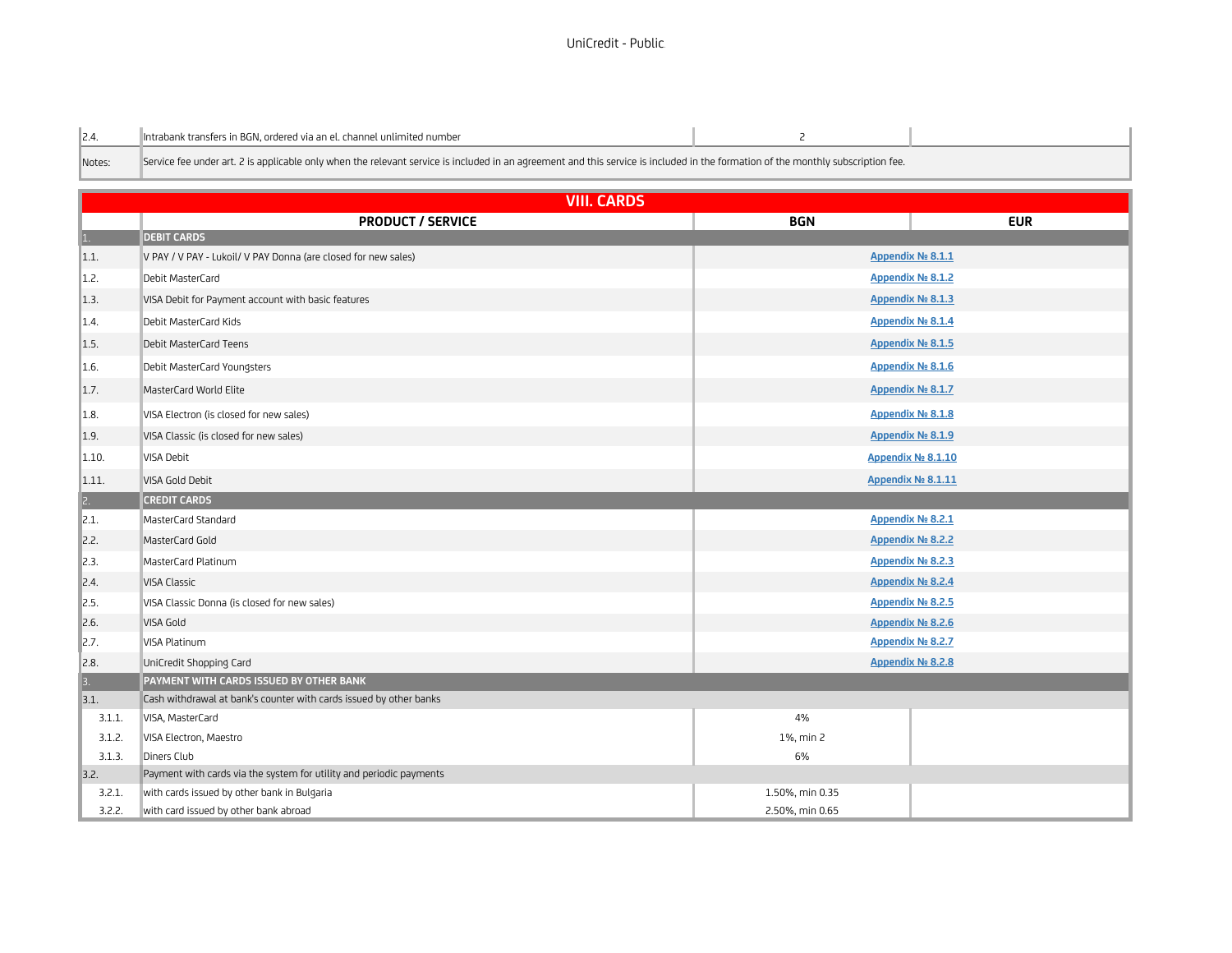### UniCredit - Public#

| <b>CUSTODY</b><br><br>ITIES AND.<br>w<br>LURI<br>711 |                             |            |
|------------------------------------------------------|-----------------------------|------------|
|                                                      | / SERVICE<br><b>PRODUCT</b> | rrangement |

|                  | X. ORDER EXECUTION AND TRANSACTION SERVICES                                                                                                                                                                                    |                   |            |
|------------------|--------------------------------------------------------------------------------------------------------------------------------------------------------------------------------------------------------------------------------|-------------------|------------|
|                  | <b>PRODUCT / SERVICE</b>                                                                                                                                                                                                       | <b>BGN</b>        | <b>EUR</b> |
| $\mathbf{1}$ .   | SECURITIES SETTLED THROUGH THE CENTRAL DEPOSITORY                                                                                                                                                                              |                   |            |
| 1.1.             | Execution of equity (shares and compensatory instruments) orders                                                                                                                                                               |                   |            |
| 1.1.1.           | up to BGN 10,000.00                                                                                                                                                                                                            | 1.50%, min. 15    |            |
| 1.1.2.           | from BGN 10,000.01 to BGN 100,000.00                                                                                                                                                                                           | 1%                |            |
| 1.1.3.           | from BGN 100,000.01 to BGN 200,000.00                                                                                                                                                                                          | 0.70%             |            |
| 1.1.4.           | above BGN 200.000.01                                                                                                                                                                                                           | negotiable        |            |
| Note:            | A fee of BGN 3.00 is collected every time an order is filed, including cases when an order is cancelled and replaced with a new one.<br>the fees are a percentage of the traded volume for shares and compensatory instruments |                   |            |
| 1.2.             | Execution of fixed income (bonds) orders                                                                                                                                                                                       |                   |            |
| 1.2.1.           | up to BGN 75,000.00                                                                                                                                                                                                            | 15                |            |
| 1.2.2.           | from BGN 75,000.01 to BGN 200,000.00                                                                                                                                                                                           | 0.020%            |            |
| 1.2.3.           | above BGN 200.000.01                                                                                                                                                                                                           | 0.015%            |            |
| Note:            | The fees are a percentage of the traded value of the bonds                                                                                                                                                                     |                   |            |
| $\vert$ 1.3.     | Checking the balance of an account with the Central Depository,                                                                                                                                                                | 5                 |            |
| $\parallel$ 1.4. | Request for transferring securities and compensatory instruments to another investment intermediary or to the register of<br>the Central Depository AD.                                                                        | 10                |            |
| $\ 1.5.$         | Request for issuing a depository receipt                                                                                                                                                                                       | 5                 |            |
| $ 2$ .           | GOVERNMENT SECURITIES SETTLED THROUGH BULGARIAN NATIONAL BANK                                                                                                                                                                  |                   |            |
| 2.1              | Participation at primary auctions                                                                                                                                                                                              |                   |            |
| 2.1.1            | for approved bids                                                                                                                                                                                                              | 0.10%, min BGN 10 |            |
| 2.1.2            | for not approved bids                                                                                                                                                                                                          | 10                |            |
| 2.2              | Secondary trading                                                                                                                                                                                                              |                   |            |
| 2.2.1.           | For trade with Government Securities where UCBis party to the transaction.                                                                                                                                                     | no commission     |            |
| 2.2.2.           | For trade with Governement Securities with the intermediation of UCB                                                                                                                                                           | 0.05%, min.15     |            |
| 2.2.3.           | For registration of:                                                                                                                                                                                                           |                   |            |
| 2.2.3.1          | transfer of Government Securities to/from the register of the Bank to from/to the retister of<br>another ESROT member                                                                                                          | 10                |            |
| 2.2.3.2.         | transfer of government securities into the account of the Ministry of Finance                                                                                                                                                  | 10                |            |
| 2.2.4.           | Transfer of Government Securities to another primary dealer                                                                                                                                                                    | 10                |            |
| $\vert$ 2.3.     | Blocking and unblocking of governments securities in the bank's register                                                                                                                                                       | 0.03%             |            |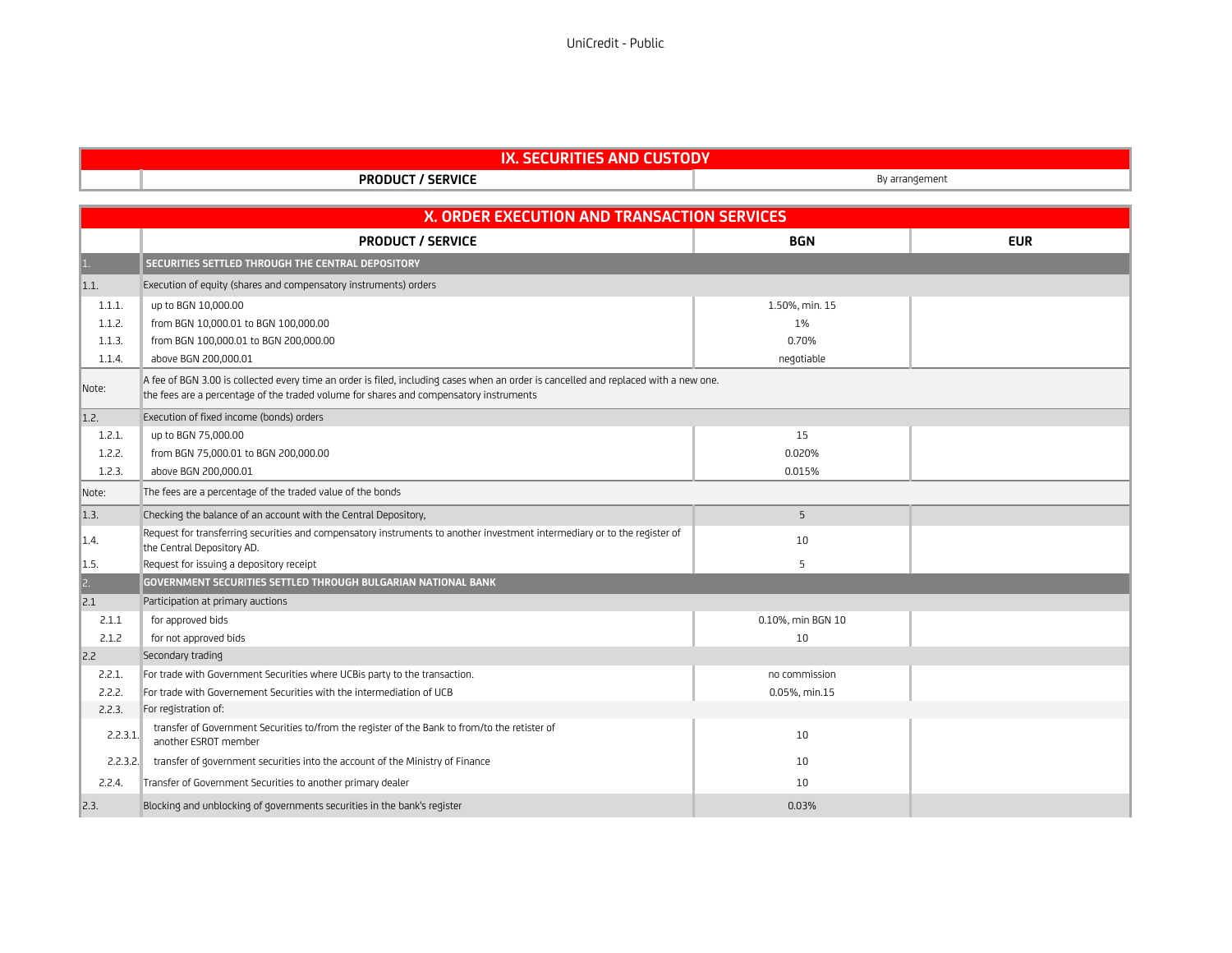| $\parallel$ 2.4. | Collection of principal at maturity                                                                                                                                                                                                                                                                                           | 0.03%       |                                                                                                                                                                                                                            |
|------------------|-------------------------------------------------------------------------------------------------------------------------------------------------------------------------------------------------------------------------------------------------------------------------------------------------------------------------------|-------------|----------------------------------------------------------------------------------------------------------------------------------------------------------------------------------------------------------------------------|
| $\vert$ 2.5.     | Excerpt from the bank's register                                                                                                                                                                                                                                                                                              | 10          |                                                                                                                                                                                                                            |
| Notes:           | The fees are a percentage of the face value of the government securities                                                                                                                                                                                                                                                      |             |                                                                                                                                                                                                                            |
| $\vert 3.$       | SECURITIES SETTLED THROUGH FOREIGN DEPOSITORIES                                                                                                                                                                                                                                                                               |             |                                                                                                                                                                                                                            |
| 3.1.             | Acceptance of orders                                                                                                                                                                                                                                                                                                          |             | EUR <sub>2</sub>                                                                                                                                                                                                           |
| 3.2.             | Execution of equity orders, depending on the market, as follows:                                                                                                                                                                                                                                                              |             |                                                                                                                                                                                                                            |
| 3.2.1.           | <b>EUROPA</b>                                                                                                                                                                                                                                                                                                                 |             |                                                                                                                                                                                                                            |
| 3.2.2.<br>3.2.3. | France, Germany, Netherlands, Switzerland<br>Luxembourg<br>Belgium, Denmark, Finland, Italy<br>Austria, Portugal, Spain<br>Norway, Sweden<br>United Kingdom (note: an additional stamp duty applies on all purchases done in GBP)<br>AMERICA<br><b>USA</b><br>Canada<br><b>OTHERS</b><br>Australia<br>Other requlated markets |             | 0.50%, min. EUR 40<br>0.50%, min. EUR 45<br>0.50%, min. EUR 50<br>0.50%, min. EUR 55<br>0.50%, min. EUR 65<br>0.50%, min. GBP 50/USD* 50<br>0.50%, min. USD 50<br>0.50%, min., CAD 70<br>0.75%, min. AUD 125<br>negotiable |
| 3.3.             | Execution of orders for bonds, depending on the market, as follows:                                                                                                                                                                                                                                                           |             |                                                                                                                                                                                                                            |
|                  | Germany, Italy                                                                                                                                                                                                                                                                                                                |             | 0.50%, min. EUR 40                                                                                                                                                                                                         |
| 3.4.             | Execution of orders for bonds with the intermediation of the UCB <sup>**</sup>                                                                                                                                                                                                                                                |             | negotiable                                                                                                                                                                                                                 |
| 3.5              | Request for transfering securities to another investment intermediary through foreign depositories                                                                                                                                                                                                                            |             | <b>EUR 10</b>                                                                                                                                                                                                              |
| Notes:           | *The currency of the minimum commission corresponds to the currency of the trade.<br>**Trades with bonds, where UniCredit Bulbank does not act in capacity of commissioner/agent but it is party to the trade commission does not apply.                                                                                      |             |                                                                                                                                                                                                                            |
| 4.               | OTHER FEES AND COMMISSIONS                                                                                                                                                                                                                                                                                                    |             |                                                                                                                                                                                                                            |
| 4.1.<br> 4.2.    | Subscription at Private Offerings through another Investment Intermediary<br>Safekeeping fee for Non-professional clients (subject to VAT)                                                                                                                                                                                    | 15<br>0.05% |                                                                                                                                                                                                                            |
| Notes:           | The safekeeping fee in Article 4.2, is quoted on an annual basis, while the payment liability will be calculated and collected on a monthly basis on the grounds of the market value of the securities, which are kept with<br>UniCredit Bulbank AD, calculated as of the last day of the month.                              |             |                                                                                                                                                                                                                            |

| <b>XI. REGISTRATION AGENT SERVICES</b> |                                                       |            |     |
|----------------------------------------|-------------------------------------------------------|------------|-----|
|                                        | <b>PRODUCT / SERVICE</b>                              | <b>BGN</b> | eur |
|                                        | <b>ISSUE OF REFERENCES, CERTIFICATES. BLOCKING</b>    |            |     |
| 1.1                                    | Request for issuing a certificate of portfolio status |            |     |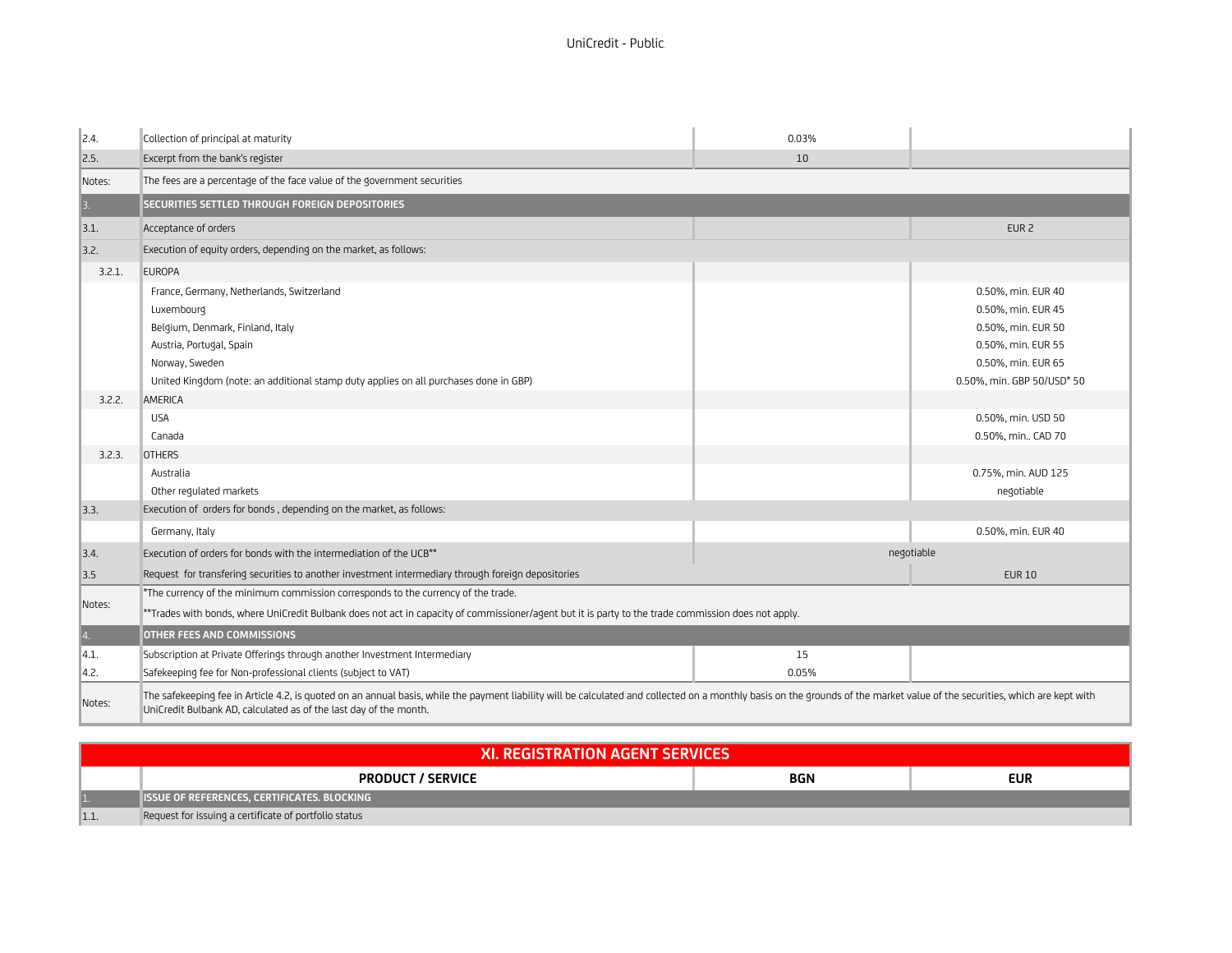| 1.1.1        | for the financial or compensatory instruments on personal account                                                                                                                                                                                                                                                                                                                                                                                         | 40                |  |
|--------------|-----------------------------------------------------------------------------------------------------------------------------------------------------------------------------------------------------------------------------------------------------------------------------------------------------------------------------------------------------------------------------------------------------------------------------------------------------------|-------------------|--|
| 1.1.2        | for the financial or compensatory instruments with data of the Central Depository member<br>where kept /extended portfolio/                                                                                                                                                                                                                                                                                                                               | 50                |  |
| 1.2.         | Request for statement and pledge of securities and compensatory instruments                                                                                                                                                                                                                                                                                                                                                                               |                   |  |
| 1.2.1.       | in case of inheritance and transfers in such cases                                                                                                                                                                                                                                                                                                                                                                                                        | 50                |  |
| 1.2.2.       | in case of inheritance by will and transfers in such case                                                                                                                                                                                                                                                                                                                                                                                                 | 70                |  |
| 1.3.         | Issuance of certificate for blocked in favor of the Ministry of Finance compensatory instruments in acordance with RNRPA<br>(subject to VAT)                                                                                                                                                                                                                                                                                                              | 20                |  |
| 2.           | TRANSFER OF SECURITIES AND COMPENSATORY INSTRUMENTS                                                                                                                                                                                                                                                                                                                                                                                                       |                   |  |
| 2.1.         | In case of pre-negotiated deals without cash flow movements (delivery free of payment):                                                                                                                                                                                                                                                                                                                                                                   |                   |  |
| 2.1.1.       | up to BGN 20,000.00                                                                                                                                                                                                                                                                                                                                                                                                                                       | 0.80%, min BGN 50 |  |
| 2.1.2.       | from BGN 20,000.01 to BGN 100,000.00                                                                                                                                                                                                                                                                                                                                                                                                                      | 0.65%             |  |
| 2.1.3.       | from BGN 100,000.01 to BGN 200,000.00                                                                                                                                                                                                                                                                                                                                                                                                                     | 0.50%             |  |
| 2.1.4.       | above BGN 200,000.01                                                                                                                                                                                                                                                                                                                                                                                                                                      | negotiable        |  |
| 2.2.         | In case of pre-negotiated deals with cash flow movements (delivery versus payment):                                                                                                                                                                                                                                                                                                                                                                       |                   |  |
| 2.2.1        | up to BGN 20,000.00                                                                                                                                                                                                                                                                                                                                                                                                                                       | 1%, min BGN 50    |  |
| 2.2.2        | from BGN 20,000.01 to BGN 100,000.00                                                                                                                                                                                                                                                                                                                                                                                                                      | 0.85%             |  |
| 2.2.3        | from BGN 100,000.01 to BGN 200,000.00                                                                                                                                                                                                                                                                                                                                                                                                                     | 0.60%             |  |
| 2.2.4        | above BGN 200,000.01                                                                                                                                                                                                                                                                                                                                                                                                                                      | negotiable        |  |
| $\vert$ 2.3. | Transfer of securities and compensatory instruments in case of endowment                                                                                                                                                                                                                                                                                                                                                                                  | 50                |  |
| Notes:       | The commissions under item 2.1 and 2.2 are a percentage of the volume transferred                                                                                                                                                                                                                                                                                                                                                                         |                   |  |
| 3.           | <b>OTHER FEES</b>                                                                                                                                                                                                                                                                                                                                                                                                                                         |                   |  |
| 13.1.        | Request for changes in personal data                                                                                                                                                                                                                                                                                                                                                                                                                      | 15                |  |
| 3.2.         | Request for issuing a depository receipt duplicate                                                                                                                                                                                                                                                                                                                                                                                                        | 15                |  |
| Notes:       | Shareholders of the Bank are exempted from paying fees in the following cases when effecting transfers with shares from the capital of the bank: purchase/sale, inheritance, inheritance by will or endowment change of<br>personal data issuing a depository receipt duplicate opening, maintaing and savings account where the amount of the sale will be deposited. In case the account is not closed, the terms and conditions according to the Tarif |                   |  |

of the Bank will apply.

|                    | <b>XII. MISCELLANEOUS</b>                       |                          |            |
|--------------------|-------------------------------------------------|--------------------------|------------|
|                    | <b>PRODUCT / SERVICE</b>                        | <b>BGN</b>               | <b>EUR</b> |
| $\parallel$ 1.     | <b>BANK VAULTS</b>                              |                          |            |
| $\vert 1.1. \vert$ | Public vault service (taxable with VAT)         |                          |            |
| 1.1.1.             | Safes                                           | as per Branch price list |            |
| 1.1.2.             | Deposit boxes                                   | as per Branch price list |            |
| 1.2                | 24-hour vault service (taxable with VAT)        | as per Branch price list |            |
| $\ 2.$             | <b>CERTIFICATES, STATEMENTS AND TRANSCRIPTS</b> |                          |            |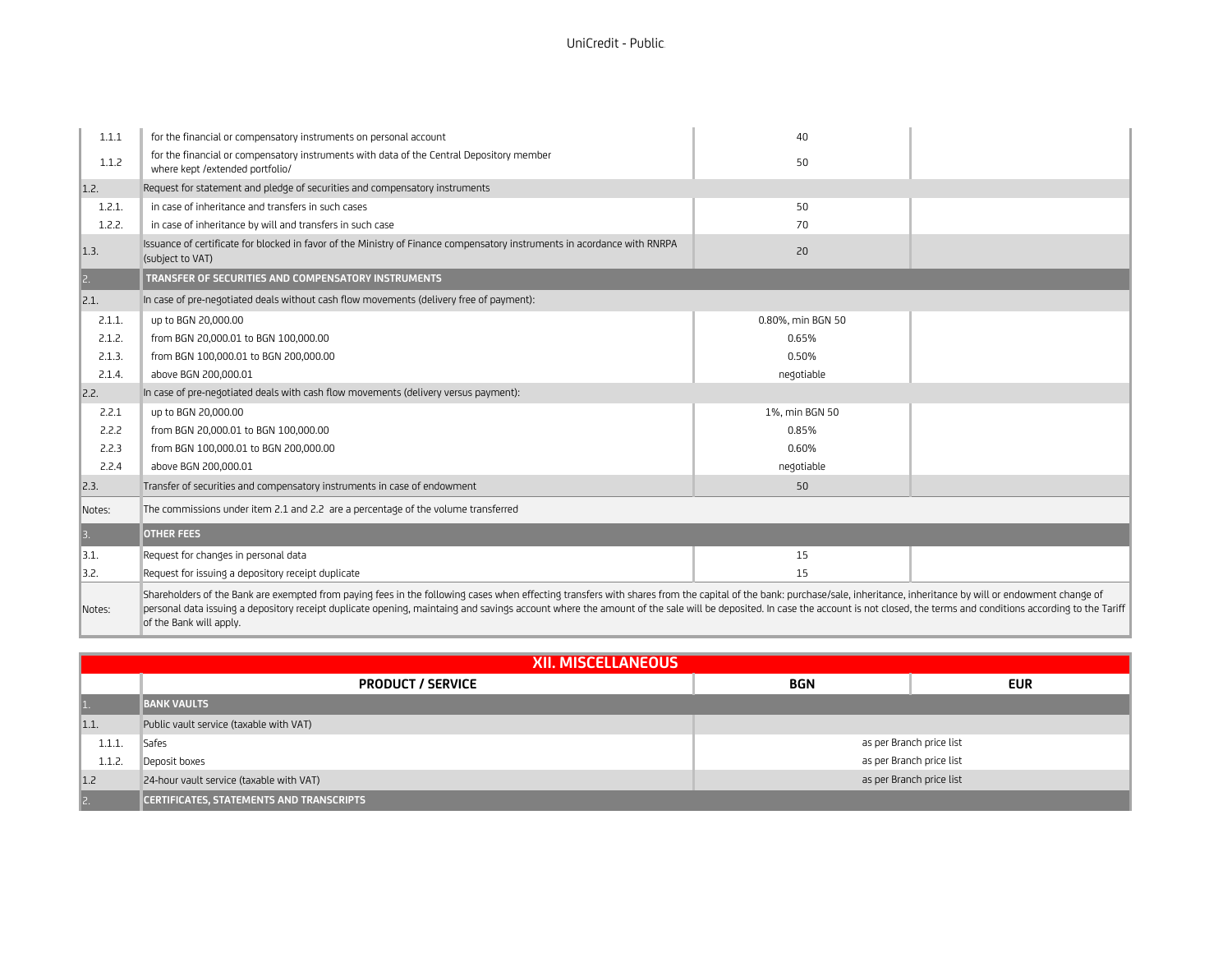| $\vert_{2.1.}$ | Written certificate in Bulgarian and English about: (taxable with VAT)                                                                                                                                                                                                                                                                      |                |      |
|----------------|---------------------------------------------------------------------------------------------------------------------------------------------------------------------------------------------------------------------------------------------------------------------------------------------------------------------------------------------|----------------|------|
| 2.1.1          | account maintenance, movements in the account, available balance, including certificate<br>of repaid loan                                                                                                                                                                                                                                   | 30             |      |
| 2.1.2.         | information about active loans, including UniCredit Consumer Financing loans                                                                                                                                                                                                                                                                | 50             |      |
| 2.1.3.         | issued under Art. 22a of the Personal Income Tax Low (The certificate is issued to young<br>families for a tax rebate)                                                                                                                                                                                                                      | 18             |      |
| 2.2.           | Photocopy or transcript of document for executed bank operations, documents on loan's deals, bank statements out of the reqular issued, requested by the client, etc. (taxable with VAT):                                                                                                                                                   |                |      |
| 2.2.1.         | Up to 1 year before the date of request (per document)                                                                                                                                                                                                                                                                                      | 20             |      |
| 2.2.2.         | Over 1 year before the date of request (per document)                                                                                                                                                                                                                                                                                       | 40             |      |
| $\vert$ 2.3.   | Information for audit purposes (taxable with VAT)                                                                                                                                                                                                                                                                                           | 100            |      |
| $\vert$ 3.     | COMMUNICATION SERVICES RELATED TO BANK OPERATIONS                                                                                                                                                                                                                                                                                           |                |      |
| 3.1.           | Fax services upon customer's request related to bank operations (taxable with VAT)                                                                                                                                                                                                                                                          |                |      |
| 3.1.1.         | Cross-border (per page)                                                                                                                                                                                                                                                                                                                     |                | 10   |
| 3.1.2.         | Domestic (per page)                                                                                                                                                                                                                                                                                                                         | 10             |      |
| 3.2.           | Telex message (taxable with VAT)                                                                                                                                                                                                                                                                                                            |                |      |
| 3.2.1.         | Cross-border                                                                                                                                                                                                                                                                                                                                |                | 15   |
| 3.2.2.         | Domestic                                                                                                                                                                                                                                                                                                                                    | 5              |      |
| $\vert$ 3.3.   | Postage related to bank operations (taxable with VAT)                                                                                                                                                                                                                                                                                       |                |      |
| 3.3.1.         | Cross-border                                                                                                                                                                                                                                                                                                                                |                | 5    |
| 3.3.2          | Domestic                                                                                                                                                                                                                                                                                                                                    | $\overline{c}$ |      |
| $\vert$ 3.4.   | SMS-notification (per message), (VAT applicable)                                                                                                                                                                                                                                                                                            |                |      |
| 3.4.1.         | Related to bank cards operations                                                                                                                                                                                                                                                                                                            |                |      |
|                | 3.4.1.1. Annual subscription                                                                                                                                                                                                                                                                                                                | 5              |      |
| 3.4.1.2.       | SMS-notification related to operations performed by bank cards                                                                                                                                                                                                                                                                              | 0.15           |      |
| 3.4.1.3.       | SMS-notification for bank cards - receiving personal code for checking the available<br>amounts                                                                                                                                                                                                                                             | 0.083          |      |
| 3.4.2.         | SMS-notification via the system for Internet banking Bulbank Online (SMS-notification)                                                                                                                                                                                                                                                      | 0.10           |      |
| 3.4.3.         | SMS-notification via the information system Infodirect                                                                                                                                                                                                                                                                                      | 0.10           |      |
| $\overline{4}$ | PREPARATION AND TRANSFER OF DOCUMENTS                                                                                                                                                                                                                                                                                                       |                |      |
| 14.1.          | Fee for transfer of documents for UniCredit Consumer Financing loan application in case the client applies in the branch<br>(taxable with VAT)                                                                                                                                                                                              | 12.50          |      |
| Notes:         | 1. The fee under item. 4.1 is due upon signing a Declaration for personal data processing consent related to client's expressed willingness to apply for UniCredit Consumer Financing loan in the branch. The fee is not due i<br>case the client applies for UniCredit Consumer Financing loan via phone or any other alternative channel. |                |      |
| $\vert$ 5.     | <b>SERVICES RELATED TO ONLINE/MOBILE BANKING</b>                                                                                                                                                                                                                                                                                            |                |      |
| 5.1.           | Electronic access and account management via online banking                                                                                                                                                                                                                                                                                 |                | free |